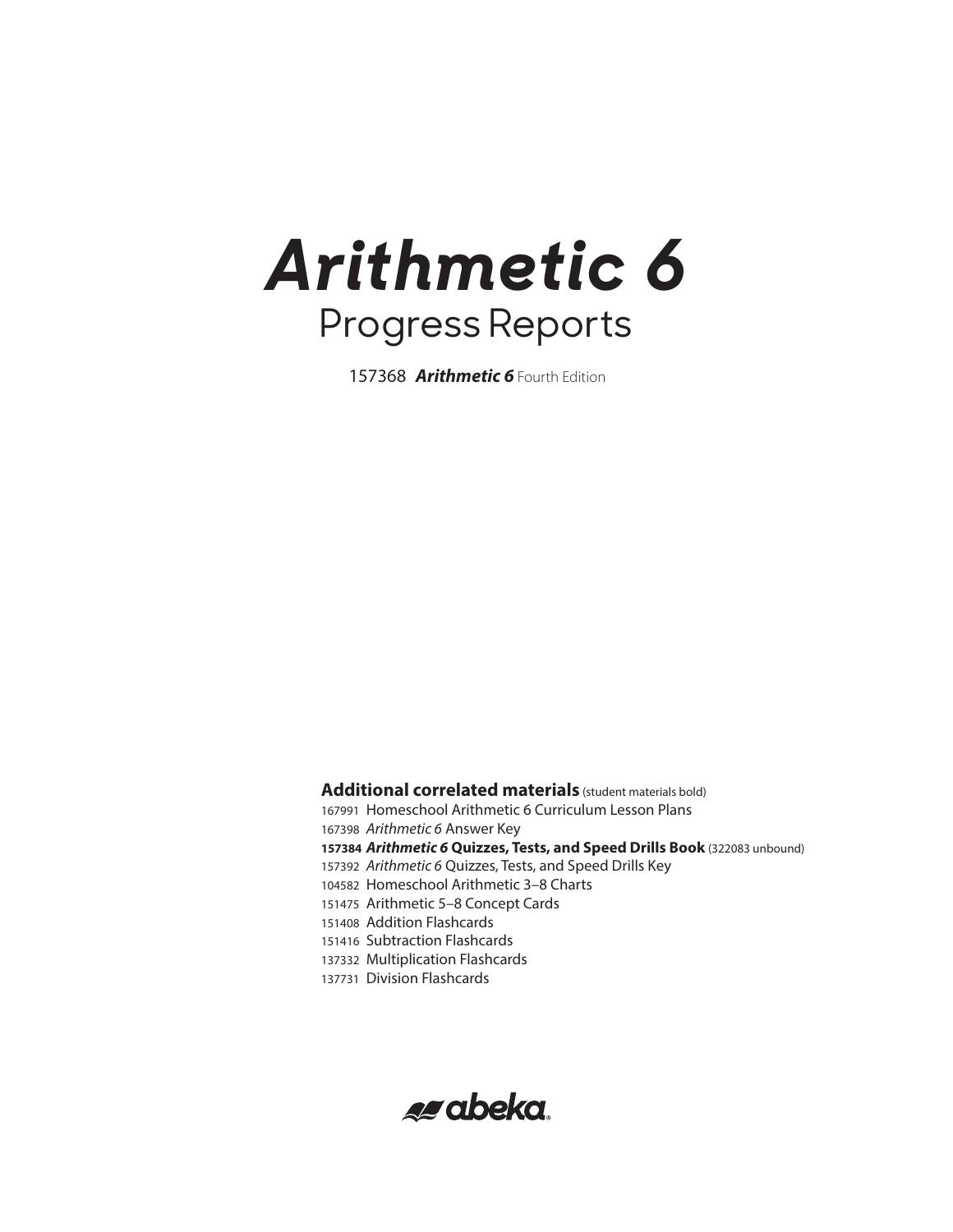**First Grading Period**

Lessons 1–45

|         | Student Name                                                     |       |        |
|---------|------------------------------------------------------------------|-------|--------|
|         | Last                                                             | First | Middle |
|         |                                                                  |       |        |
| Address | <u> 1989 - Andrea Stadt Britain, amerikansk politik (* 1958)</u> |       |        |
|         |                                                                  |       |        |

es abeka.

| <b>SPEED DRILLS*</b>                                                   |       | QUIZZES* |                                                          |       | <b>TESTS*</b> |                      |       |
|------------------------------------------------------------------------|-------|----------|----------------------------------------------------------|-------|---------------|----------------------|-------|
| Lesson                                                                 | Grade | Lesson   | Quiz                                                     | Grade | Lesson        | <b>Test</b>          | Grade |
| 10                                                                     |       |          |                                                          |       | 12            |                      |       |
| 14                                                                     |       | 17       | $\overline{2}$                                           |       | 22            | $\mathfrak z$        |       |
| 19                                                                     |       | 27       | 3                                                        |       | 32            | 3                    |       |
| 25                                                                     |       | 37       | 4                                                        |       | 42            | 4                    |       |
| 31                                                                     |       |          | <b>Speed Drill</b>                                       |       |               | Quiz Average         |       |
| 36                                                                     |       |          | Average                                                  |       |               |                      |       |
| 44                                                                     |       |          |                                                          |       |               | <b>Final Average</b> |       |
| Speed Drill Average<br>(Speed Drill Average counts as one quiz grade.) |       |          | Quiz Average<br>(Quiz Average counts as one test grade.) |       |               |                      |       |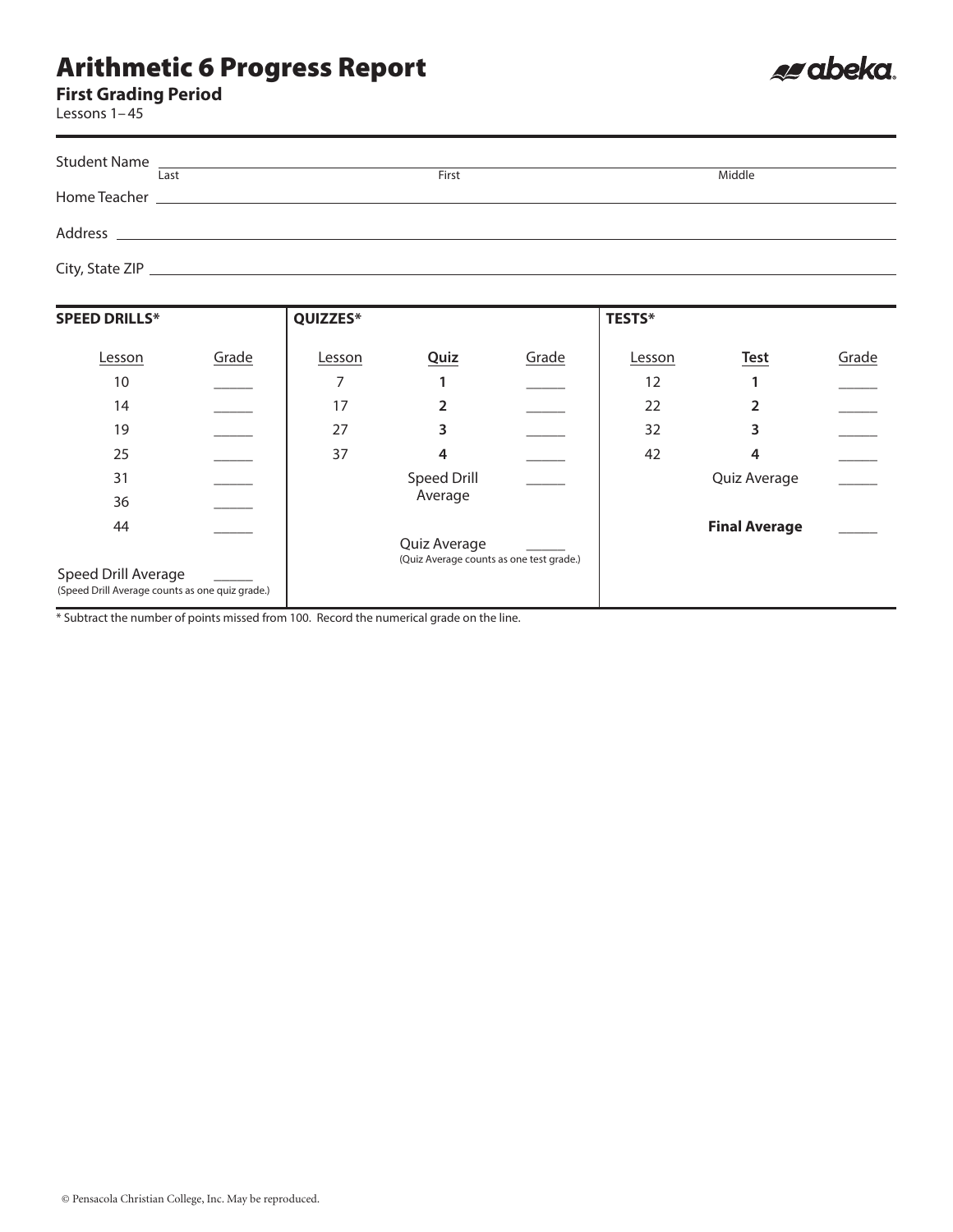

Lessons 46–90

| Last | First | Middle |
|------|-------|--------|
|      |       |        |
|      |       |        |
|      |       |        |
|      |       |        |
|      |       |        |

es abeka.

| <b>SPEED DRILLS*</b>                                                   |       | QUIZZES* |                                                          |                          | <b>TESTS*</b> |                      |       |
|------------------------------------------------------------------------|-------|----------|----------------------------------------------------------|--------------------------|---------------|----------------------|-------|
| Lesson                                                                 | Grade | Lesson   | <b>Quiz</b>                                              | Grade                    | Lesson        | <b>Test</b>          | Grade |
| 49                                                                     |       | 47       | 5                                                        |                          | 52            | 5                    |       |
| 54                                                                     |       | 57       | 6                                                        |                          | 62            | 6                    |       |
| 58                                                                     |       | 67       | 7                                                        |                          | 72            | 7                    |       |
| 61                                                                     |       | 77       | 8                                                        |                          | 82            | 8                    |       |
| 69                                                                     |       | 87       | 9                                                        | $\overline{\phantom{a}}$ |               | Quiz Average         |       |
| 73                                                                     |       |          | Speed Drill                                              |                          |               |                      |       |
| 76                                                                     |       |          | Average                                                  |                          |               | <b>Final Average</b> |       |
| 85                                                                     |       |          |                                                          |                          |               |                      |       |
| 89                                                                     |       |          | Quiz Average<br>(Quiz Average counts as one test grade.) |                          |               |                      |       |
| Speed Drill Average<br>(Speed Drill Average counts as one quiz grade.) |       |          |                                                          |                          |               |                      |       |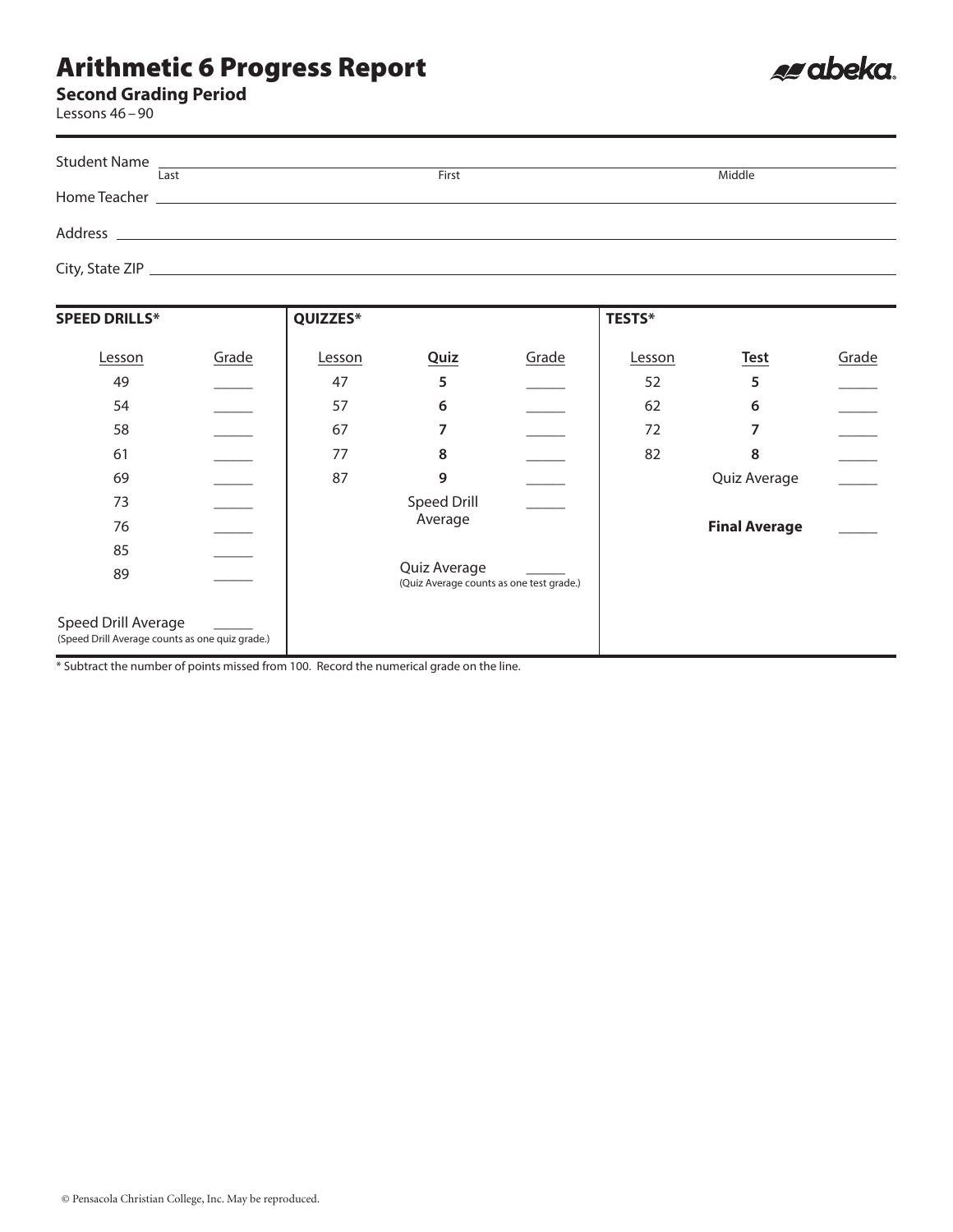**Third Grading Period**

Lessons 91–135

| Student Name<br>Last | First | Middle |
|----------------------|-------|--------|
|                      |       |        |
|                      |       |        |
|                      |       |        |

es abeka.

| <b>SPEED DRILLS*</b>                                                   |                          | QUIZZES* |                                                          |       | <b>TESTS*</b> |                      |       |
|------------------------------------------------------------------------|--------------------------|----------|----------------------------------------------------------|-------|---------------|----------------------|-------|
| Lesson                                                                 | Grade                    | Lesson   | Quiz                                                     | Grade | Lesson        | <b>Test</b>          | Grade |
| 94                                                                     |                          | 97       | 10                                                       |       | 92            | 9                    |       |
| 100                                                                    |                          | 107      | 11                                                       |       | 102           | 10                   |       |
| 103                                                                    |                          | 117      | 12                                                       |       | 112           | 11                   |       |
| 108                                                                    |                          | 127      | 13                                                       |       | 122           | 12                   |       |
| 113                                                                    | $\overline{\phantom{a}}$ |          | Speed Drill                                              |       | 132           | 13                   |       |
| 116                                                                    | $\overline{\phantom{a}}$ |          | Average                                                  |       |               | Quiz Average         |       |
| 124                                                                    | $\overline{\phantom{a}}$ |          |                                                          |       |               |                      |       |
| 126                                                                    |                          |          | Quiz Average<br>(Quiz Average counts as one test grade.) |       |               | <b>Final Average</b> |       |
| 135                                                                    |                          |          |                                                          |       |               |                      |       |
|                                                                        |                          |          |                                                          |       |               |                      |       |
| Speed Drill Average<br>(Speed Drill Average counts as one quiz grade.) |                          |          |                                                          |       |               |                      |       |